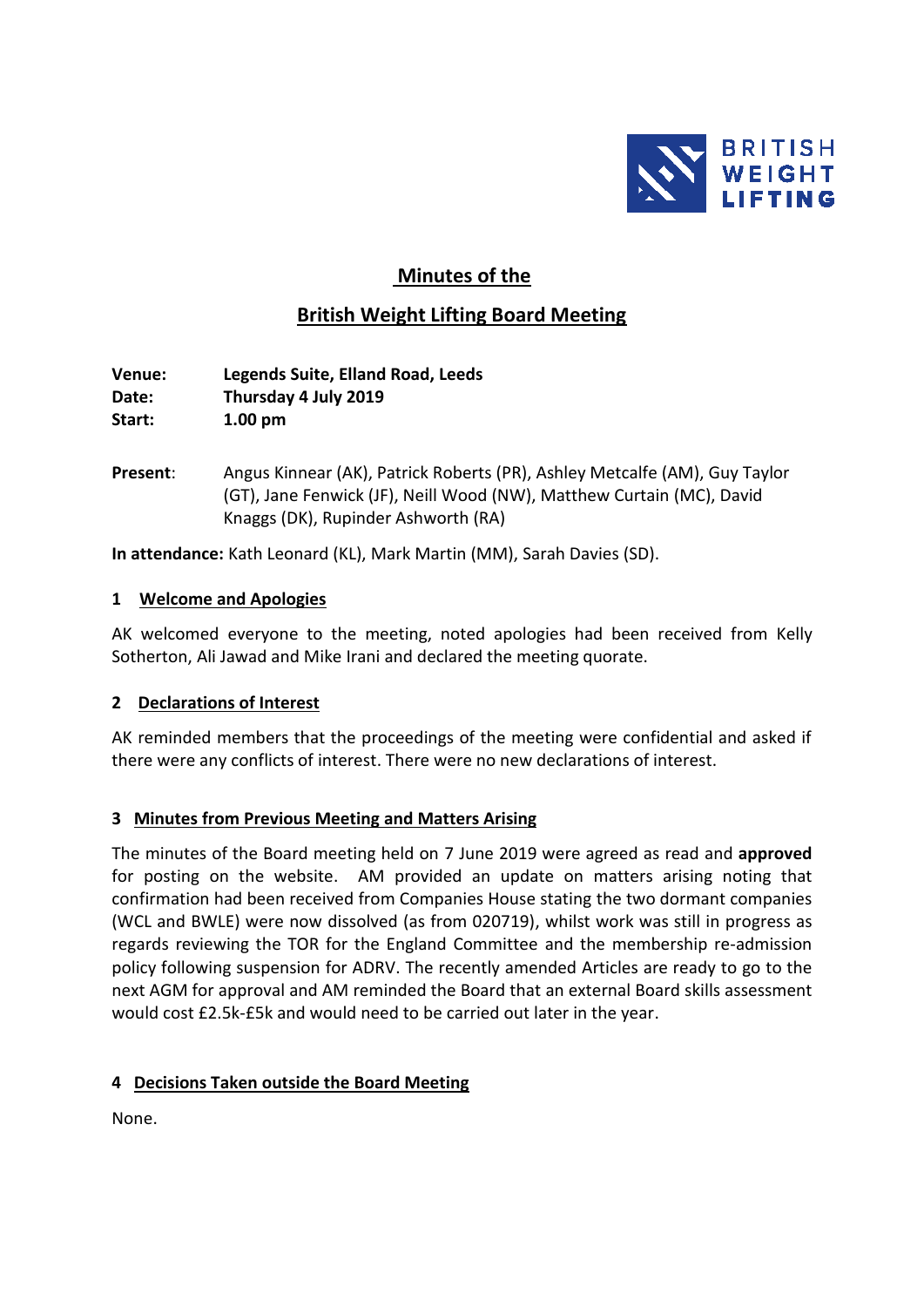### **5 Minutes and Recommendations from the Sub-Committees**

It was noted that the sub-committees had not met since the last Board meeting and AK was keen to introduce a more formal schedule of meetings, ensuring the committees met at least twice a year. NW provided feedback from the Audit Committee who had been requested to evaluate the Executive appraisal process, results of which had been also been shared with key funding stakeholders.

## **6 Operational Reports**

High Performance and UK Sport Update – In TW's absence, AM presented an update on the progress being made towards the World Class Programme (WCP) for Para Powerlifting. He gave updates on two recent major championships, which had produced positive results, injuries to two senior lifters, who would now be missing the IPC World Championships later in July and outlined that there were no changes to the short term focus or strategy in relation to the milestones, current rankings and expectations of key individuals, preparation for Tokyo and beyond.

AM then presented a report on Olympic weightlifting matters, in particular the England Talent Pathway which remained on track and in line with stakeholder expectations. He reported the selection of two larger teams than ever before for the IWF World Seniors in September and the European Junior and U23 Championships in October. He advised that Tokyo plans are subject to continual monitoring especially regarding the nine athletes who were currently receiving Aspiration funding and that there was a scheduled programme review with UKS later in July.

Sport Development, Coach Education and Sport England Review - KL presented her report on operational performance including developments and progress relating to Workforce, Competitions, Communications, Partnerships, Relationship Management and Governance. She also advised Course sales for the first quarter were on budget and it was agreed to highlight the sales from satellite centres moving forwards. However traditional commercial revenue streams were a concern. KL also reported that the British Championships had been a success, with positive feedback received from International teams and British competitors.

There was a discussion around the next stage of the competition's development and whether it could appeal to a wider and more diverse sporting audience and RA asked whether current partners including Birds Eye would be keen to remain involved? KL confirmed that post event feedback was still being received.

MC suggested any post event evaluation and report should include the social and economic impact of the event on the area and it was agreed to investigate this further.

It was noted that stakeholder milestones were continually monitored and currently the organisation had received positive feedback from Sport England following the recent Year 2 Annual review and positively the programme was on track to deliver end of year 3 targets. AM confirmed that Sport England had yet to release information on future funding strategies unlike UK Sport who due to announce further details of their Paris funding strategy in early September.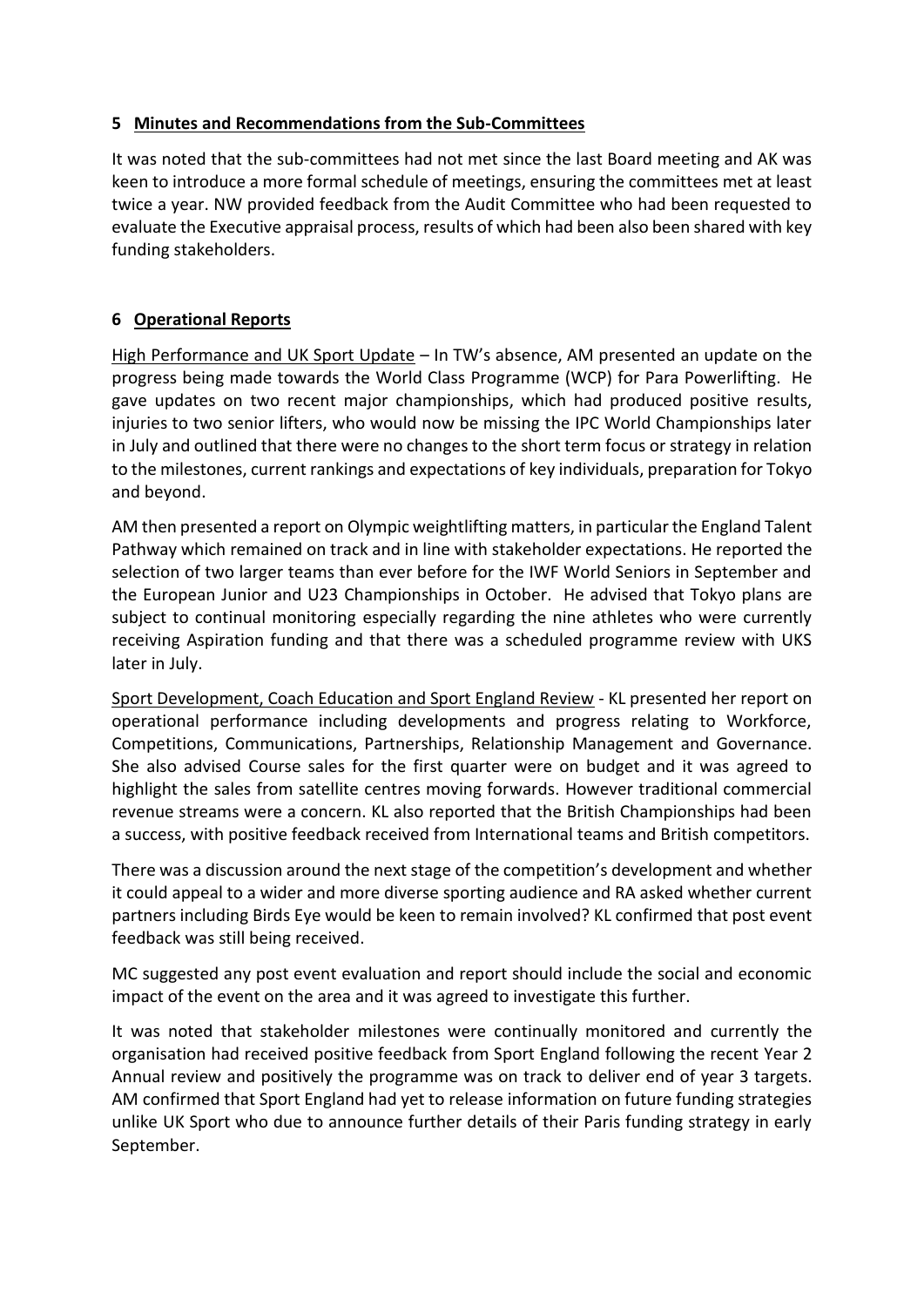KL updated the meeting regarding the IPC Manchester Para-powerlifting World Cup in February 2020, stating that the contracts were still with Manchester City Council for final sign off. AM confirmed the delay was creating a risk in potential entry numbers as the event could not be officially launched until the contract was agreed.

## **7 Finance Matters and Update**

MM presented a summary of the financial performance for the current position to the end of May 2019, noting a small profit of £5k on the month and that both cash flow and reserves were healthy.

MM highlighted that only 20% of the budgeted commercial income was contracted so far this year and as a result the next quarter covering the traditionally quieter summer months would be challenging to break even.

The shortfall was discussed in greater detail and questions were asked as to whether other areas that had over-delivered in the past could cover the gap and how realistic the commercial targets were with no specific individual with commercial accountability. It was noted that even if an individual was brought in now it may take a number of months to generate new revenue streams.

MM presented future forecasts demonstrating that the organisation was still aiming to make a small profit by the end of the year.

PR asked about investment options for the reserves and AM reiterated that a meeting had been held with HSBC, but options were limited.

GT posed the question as to whether there should be a commercial income policy, which would determine what it could be spent on and if it is does not materialise what the consequences would be?

AK concluded that a creative income generator was needed, that would cover income generation in its entirety, including traditional methods and also gifting as well as patronage.

### **8 Board Matters**

Complaints Log – It was noted that there were no new complaints since the last meeting and the one outstanding complaint was now resolved. It was agreed to further monitor and review all complaints and ensure any action plans agreed were followed and delivered by the responsible parties.

It was agreed to revisit the need for a Board Safeguarding Champion at the next meeting.

Risk Register – AM reported there had been no changes to the register since the last meeting. AM and PR to review and update the register later in July and forward to the Audit Committee for approval in September, prior to presentation at next Board meeting.

CEO Report – AM reported that the June operational reports had been circulated, noting positive progress had been made in the first quarter of the year. There were no questions regarding the report.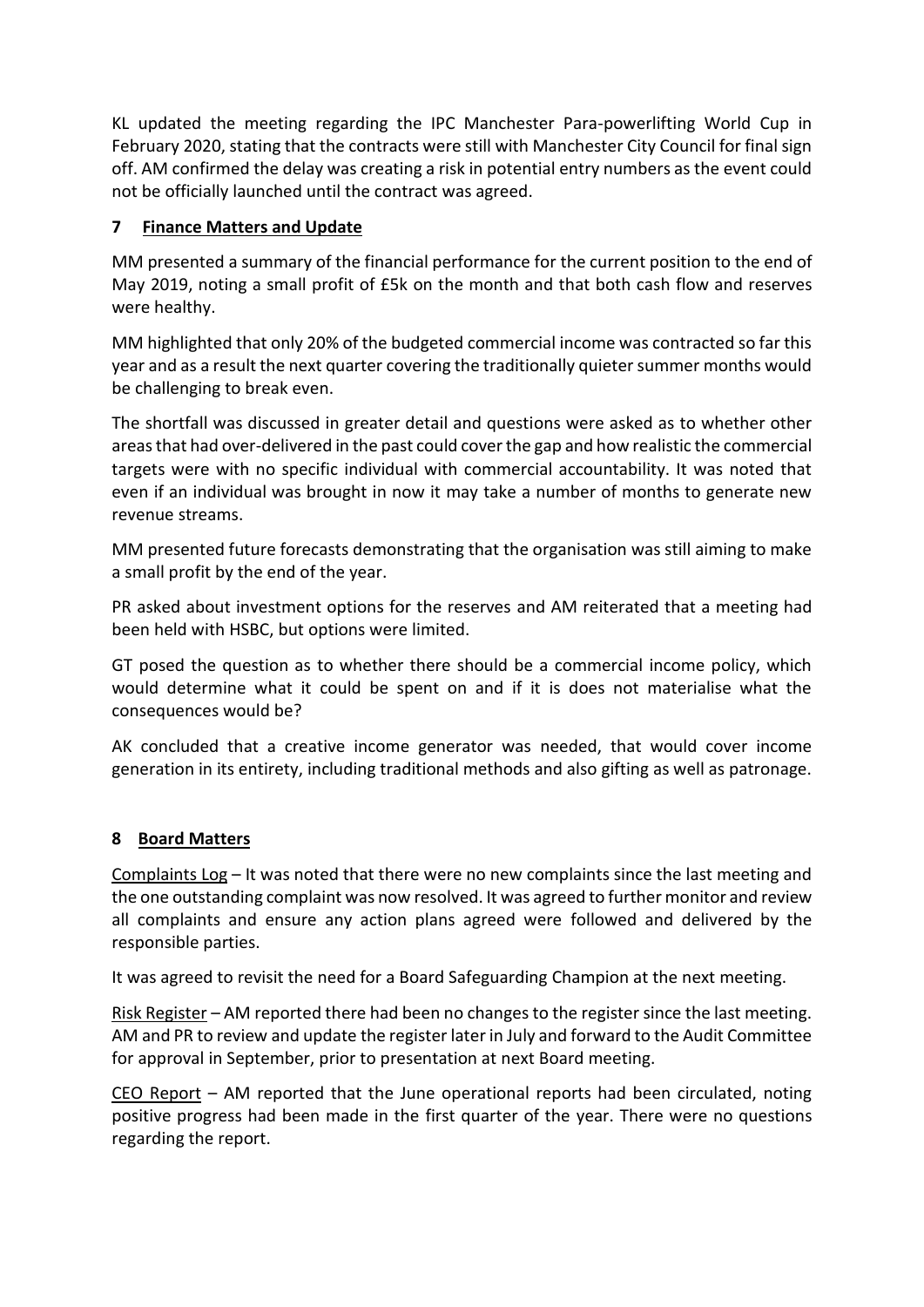### **PART 2 – THE ROAD TO BIRMINGHAM 2022**

### **10 Key Focus Areas (2019-22)**

AM introduced this item noting the opportunity to discuss future events, the current state of play, including BWL's overall strategy and Performance Strategies for Olympic and Paralympic lifting. Although there was no desire to change the current operational strategies, the Board discussed at length a number of "blue sky" opportunities around evolving the sport in the UK.

Building on the success of the Commonwealth Games 2018 and our female lifters in particular, there were a number of suggestions about highlighting the cross-sport benefits of weight lifting, linking closer to Crossfit, attracting celebrity lifters and utilising the elite lifters more, especially to encourage younger audiences. It was agreed to explore the options and link the leading lifters into future BWL development or social impact projects.

AK complimented the recent British Championships but raised the question as to whether the format could be changed, or could it evolve to be more attractive to a broader and more diverse audience, which may also attract commercial partners. Following his initial research and feedback, AK reiterated his views that the sport faces challenges from a complex and competitive landscape, especially as Olympic lifting offered an unclear narrative, lack of format evolution and significant barriers to participation.

In terms of attracting TV audiences or general sports enthusiasts, the initial perceptions of the sport were in reality and compared to other larger and traditional "back page" sports, was low. It was agreed that the purity of the sport needed to remain, along with key values but there was an opportunity to create a new product that would help encourage greater participation and accessibility?

It was agreed that AK would work with SD on a potential new competition format, with RA and JF adding their marketing expertise to the potential new offering. The group would report back to the Board at a future meeting.

#### **11 Any Other Business**

- a) AM updated the meeting on Weightlifting Wales, advising that an MOU had been forwarded to their Executive Chairman and was awaiting a signature and return.
- b) AM confirmed that the format for the Board papers had been reviewed and KS's recommendation to use the Governance Forum would be too expensive but further work was in progress to look at alternative methods.
- c) AM outline the positive meetings with Sport Scotland, which will hopefully ensure Scottish Weightlifting will be able to access funding to cover the costs for outstanding young lifters and further development opportunities.
- d) British Masters AM updated the meeting that he was due to meet with them on July 6 to look at options to align and work more closely as one group.